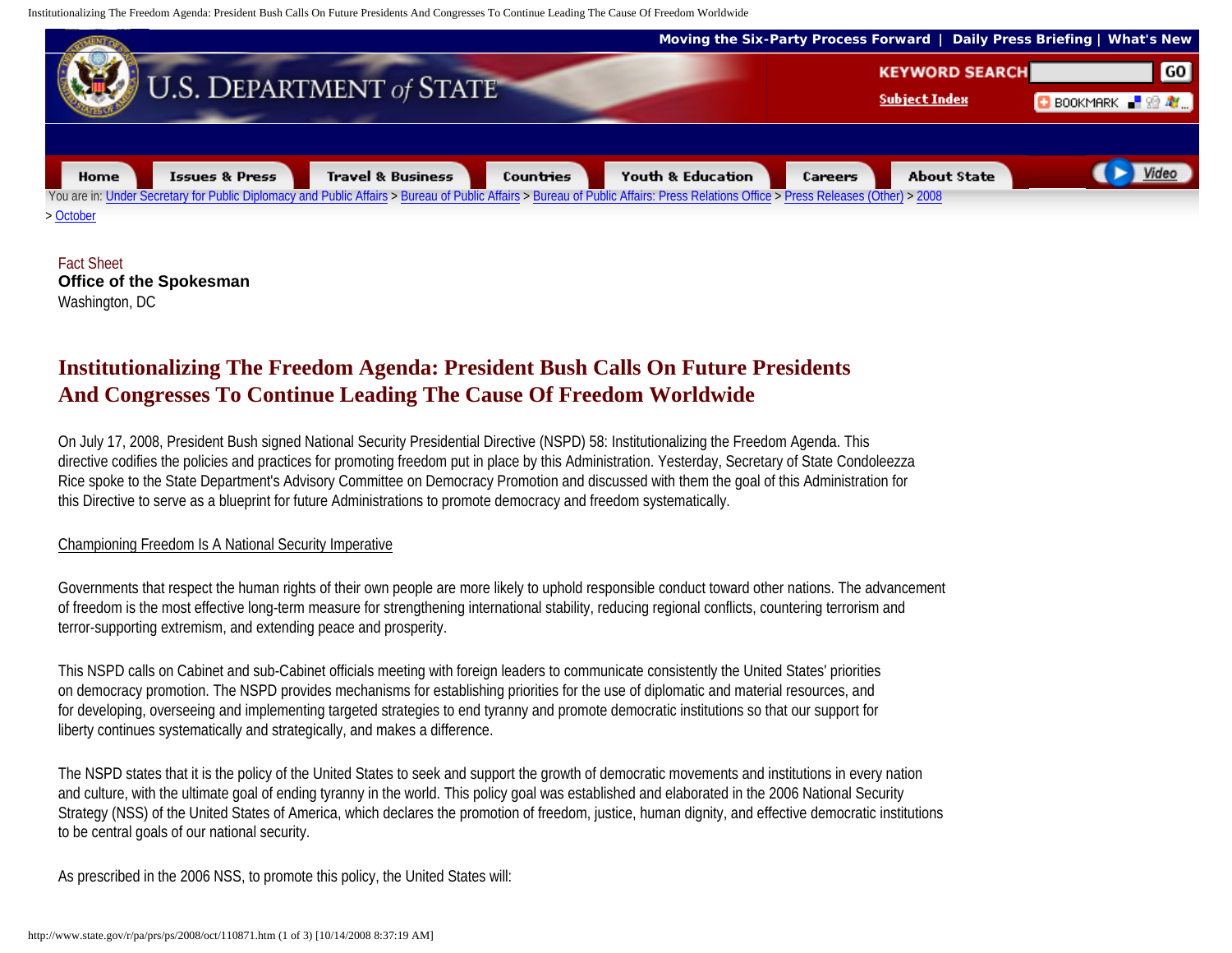Institutionalizing The Freedom Agenda: President Bush Calls On Future Presidents And Congresses To Continue Leading The Cause Of Freedom Worldwide

- Speak out honestly against abuses of human rights;
- Publicly support and hold high-level meetings with democratic reformers;
- Use foreign assistance to support democratic elections and institutions and human rights;
- Support civilian control of the military and military respect for human rights;
- Apply sanctions targeted at oppressors and oppressive regimes while sparing the oppressed;
- Partner with other democratic nations to promote freedom and human rights in specific countries and regions, and discourage other nations from supporting oppressive regimes;
- Strengthen and build new initiatives like the Asia-Pacific Democracy Partnership, the Broader Middle East and North Africa's Forum for the Future, the Community of Democracies, and the UN Democracy Fund;
- Form creative partnerships with civil society to support and reinforce their work;
- Work with existing international and regional institutions to help implement democratic commitments and establish democracy charters in regions that lack them;
- Support condemnation in multilateral institutions of violations of human rights and freedoms;
- Encourage investment in and assistance to nations committed to the rule of law, combating corruption and democratic accountability, and
- Conclude free trade agreements that encourage the rule of law and good governance.

Under the NSPD, the Secretary of State, in coordination with other departments and agencies, will seek to establish stronger cooperation with other democratic countries to:

- Promote and protect fundamental freedoms, shared democratic principles and practices, and the rule of law;
- Develop, adopt, and pursue strategies to advance common interests through new and existing bilateral and multilateral mechanisms; and
- Provide political, economic, security, and other support to fellow and new democracies.

## President Bush Has Made Advancing Freedom A Hallmark Of his Presidency

The President has more than doubled funding for democracy, governance, and human rights programs since taking office, and his Budget continues to increase funding in these areas. The Fiscal Year 2009 Budget Request strengthens governance and the rule of law and fosters independent media, democratic political parties, voter education, election monitoring, and human rights. The FY 2009 Budget requests \$1.72 billion for these activities, up from approximately \$1.36 billion in FY 2008 and \$650 million in FY 2001. This Administration has increased the budget for the National Endowment for Democracy by more than 150 percent since 2001.

The President has directed the Secretary of State to advance freedom with the following initiatives:

- Launching the Global Human Rights Defenders Fund in 2007 to provide assistance to activists and organizations facing extraordinary financial, legal, or medical needs as a direct result of government repression. President Bush himself has met with over 180 activists from more than 40 countries.
- Establishing training programs in how to develop and implement democracy promotion strategies and is working to ensure that such training is provided all Chiefs and Deputy Chiefs of Mission, Foreign Service members focused on internal political developments and human rights, and all USAID officers responsible for democracy promotion programs.
- Increasing professional incentives for members of the Foreign Service and other Department employees who perform well assignments relating to the promotion of democracy and the protection of human rights.
- Instructing senior U.S. officials in undemocratic countries to maintain regular contact with political dissidents and human rights activists, and facilitate meetings with other senior U.S. officials, including the President, in Washington or in the host country. Embassy officials will reach out to independent media outlets and facilitate interaction between such outlets and visiting U.S. officials. Chiefs of Mission in open societies will reach out